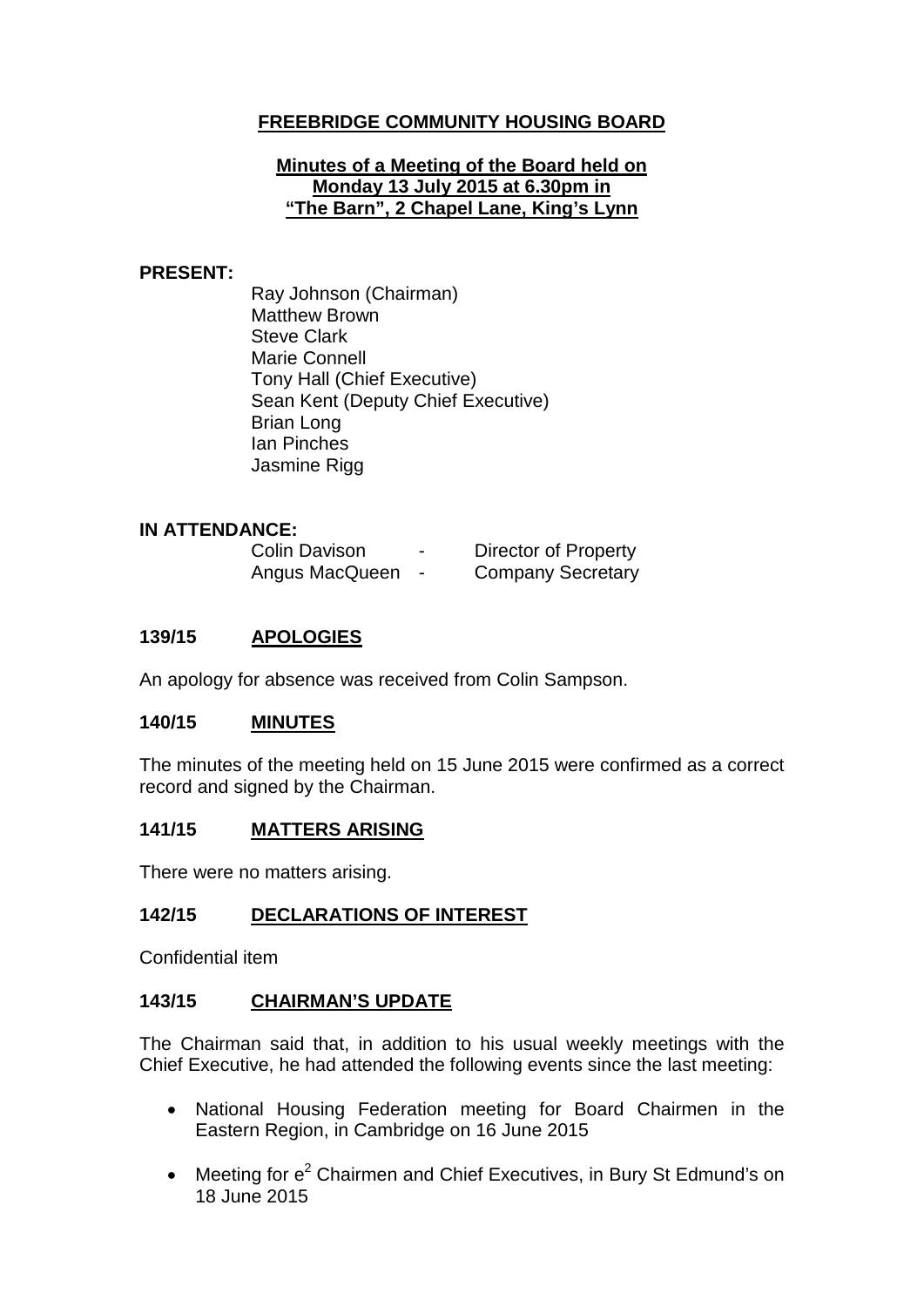- Complaints Panel meeting, on 22 June 2015
- Greenfields Community Housing golf day, on 26 June 2015
- National Housing Federation governance seminar, in Cambridge on 3 July 2015, at which Julian Ashby, Chairman of the Homes and Communities Agency Regulation Committee had been a guest speaker

The Chairman added that he would be attending the following forthcoming events:

- $\cdot$   $e^2$  Joint Members' Meeting, in Ipswich on 15 July 2015
- Construction Industry Training Board apprenticeship awards dinner, in Bircham Newton on 16 July 2015
- Board "Iron Grip" training, on 17 July 2015

# **144/15 CHIEF EXECUTIVE'S UPDATE**

A written update from the Chief Executive had been previously circulated and was noted by the Board.

The written update covered the following issues:

- Plaxtole House
- Hillington Square
- Finance Director Recruitment
- Head of Regeneration now in post
- Compulsory Purchase Order
- The Rampant Horse Pub Site
- Budget 2015

The Board was pleased to note that the Hillington Square project had been shortlisted for two awards: a Planning Excellence award from the Royal Town Planning Institute, and a National Housing Federation Community Impact award, for the marketing strategy.

[Confidential wording]

## **145/15 REVISED CODE OF GOVERNANCE – REVIEW OF COMPLIANCE**

The Company Secretary presented a report which suggested an action plan to achieve full compliance with the National Housing Association's "Code of Governance – Promoting Board Excellence for Housing Associations" (2015 edition).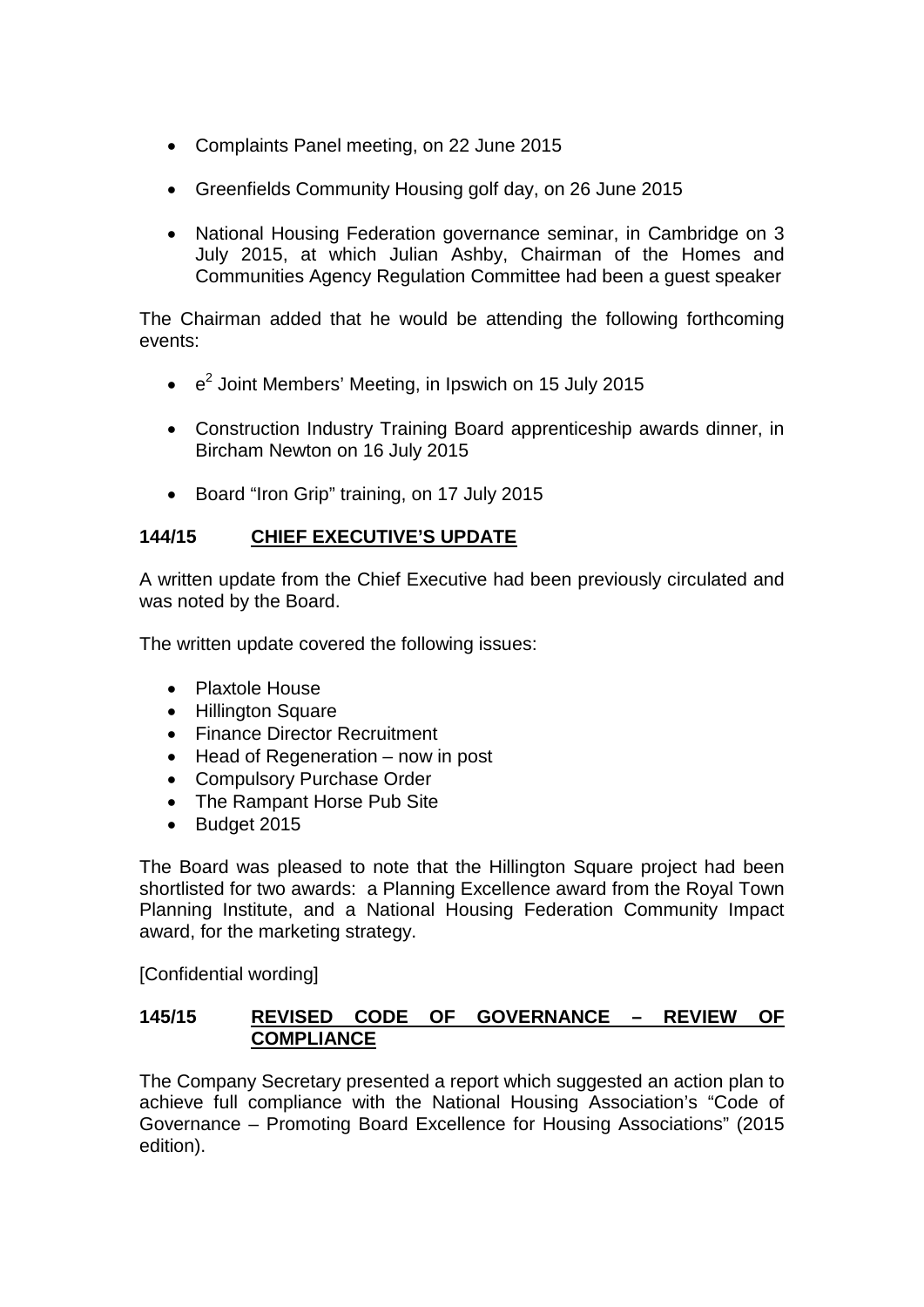It was highlighted that one requirement of the new Code of Governance was for individuals nominated for Board membership by the Borough Council to undergo a selection and assessment process. The Chief Executive advised that he had begun discussions with the Borough Council with a view to introducing this.

**RESOLVED:** That the action plan set out in the report to achieve full compliance with National Housing Association's "Code of Governance – Promoting Board Excellence for Housing Associations" (2015 edition) by March 2016 be approved.

# **146/15 TENANT PANEL QUARTERLY UPDATE**

The Company Secretary presented a report which provided a quarterly update on the Tenant Panel's work.

The Board noted that the Tenant Panel was recommending that the Service Standard document (Freebridge Offer to Tenants) remain unchanged following its annual review. Whilst agreeing with the Panel that the existing Service Standards were still valid, the Board was of the view that the document should be updated to include responses to enquiries via text messages and "web-chat"/social media. The Board requested that the Director of Housing carry out a further review of the document with this in mind, before reporting back to the Tenant Panel and the Board for approval. Steve Clark said that he would shortly be having one of his quarterly meetings with the Tenant Panel, when he would advise the Panel of the outcome of this Board discussion.

The Board noted the report.

## **147/15 HILLINGTON SQUARE PROJECT REVIEW AND OPTIONS APPRAISAL SCHEDULE**

The Chief Executive presented a report which set out a schedule of reports to assist the Board in reaching a decision on how to progress the Hillington Square project.

**RESOLVED:** That the approach set out in the report to review and appraise the Hillington Square project be approved.

# **148/15 HILLINGTON SQUARE PHASE 1 REVIEW**

Confidential item

## **149/15 CHANGES TO THE REGULATORY FRAMEWORK AND REGULATORY SYSTEM**

The Board noted a report which highlighted changes to the Regulatory Framework and regulatory system, and which provided an update on key actions to achieve compliance with the changes.